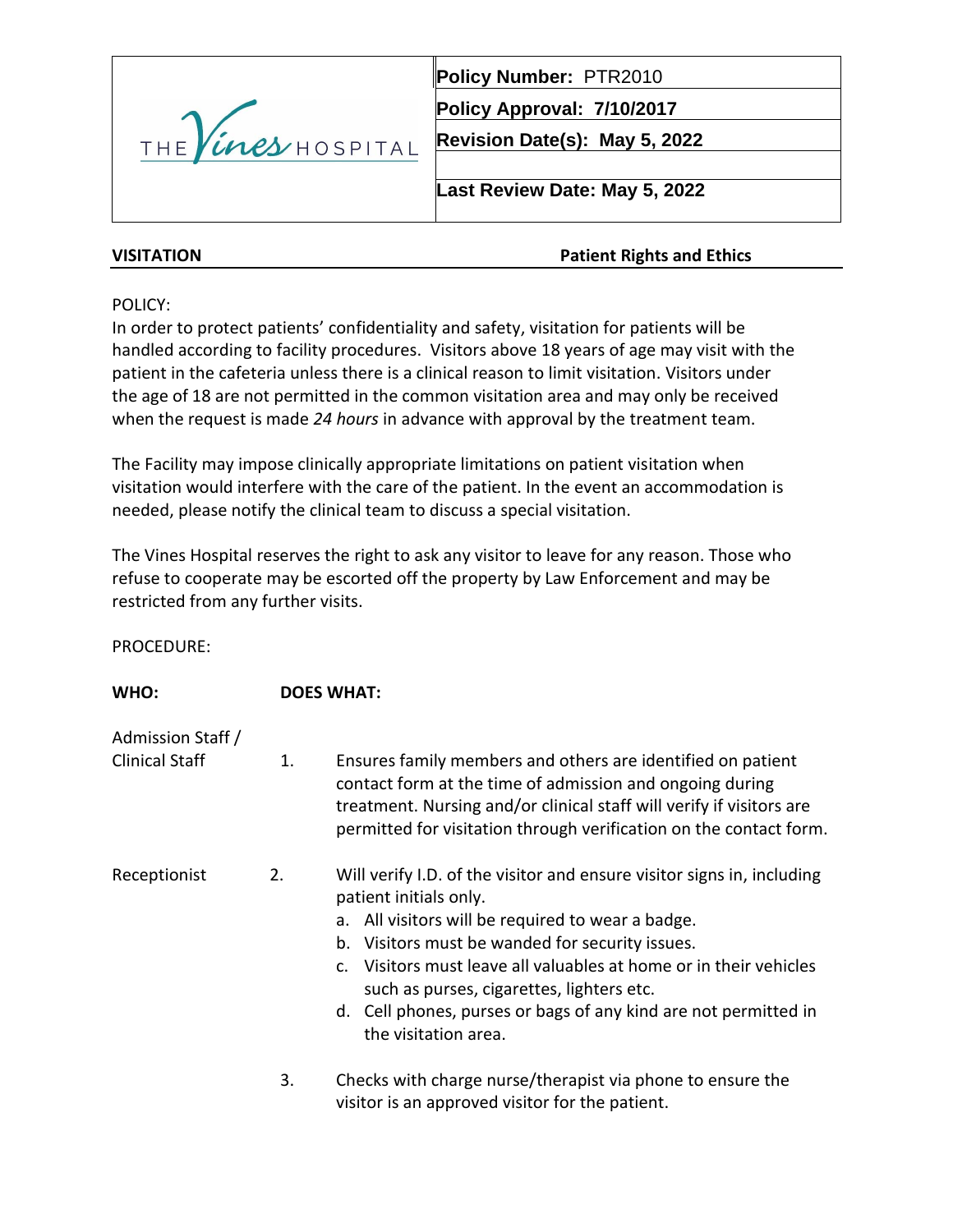|                          | 4. | Ensure the visitor does not bring in food items into visitation. This<br>includes both homemade foods and store-bought items. All food<br>must be provided by TVH Dietary Department.                                                                                                                                                                                                           |
|--------------------------|----|-------------------------------------------------------------------------------------------------------------------------------------------------------------------------------------------------------------------------------------------------------------------------------------------------------------------------------------------------------------------------------------------------|
| <b>Nursing Staff</b>     | 5. | Checks patient contact form to verify if visitor is approved for<br>visitation. Ensures staff to patient ratio is maintained at 1:6 for<br>adults during visitation.                                                                                                                                                                                                                            |
| Physician                | 6. | Writes order for restrictions on visitations in circumstances<br>whereby such visits may be a detriment to patient's welfare.                                                                                                                                                                                                                                                                   |
| <b>Nursing Staff/MHT</b> | 7. | Ensures visitation rules are followed throughout visitation period.<br>Ensures proper seating arrangements for visitors and patients are<br>adhered to. Ensures staff are positioned with adequate lines of<br>sight for both visitors and patients. Ensures staff are vigilant to be<br>alert and are addressing concerns with supervisors immediately<br>through use of radio for assistance. |
| Client/patient           | 6. | Adhere to visitation rules throughout visitation period. No access<br>to cell phone, food from outside the facility, inappropriate<br>touching, etc. or visit will end.                                                                                                                                                                                                                         |

Revised: 5/22, 07/17, 08/05, 03/09 Function: Patient Rights and Ethics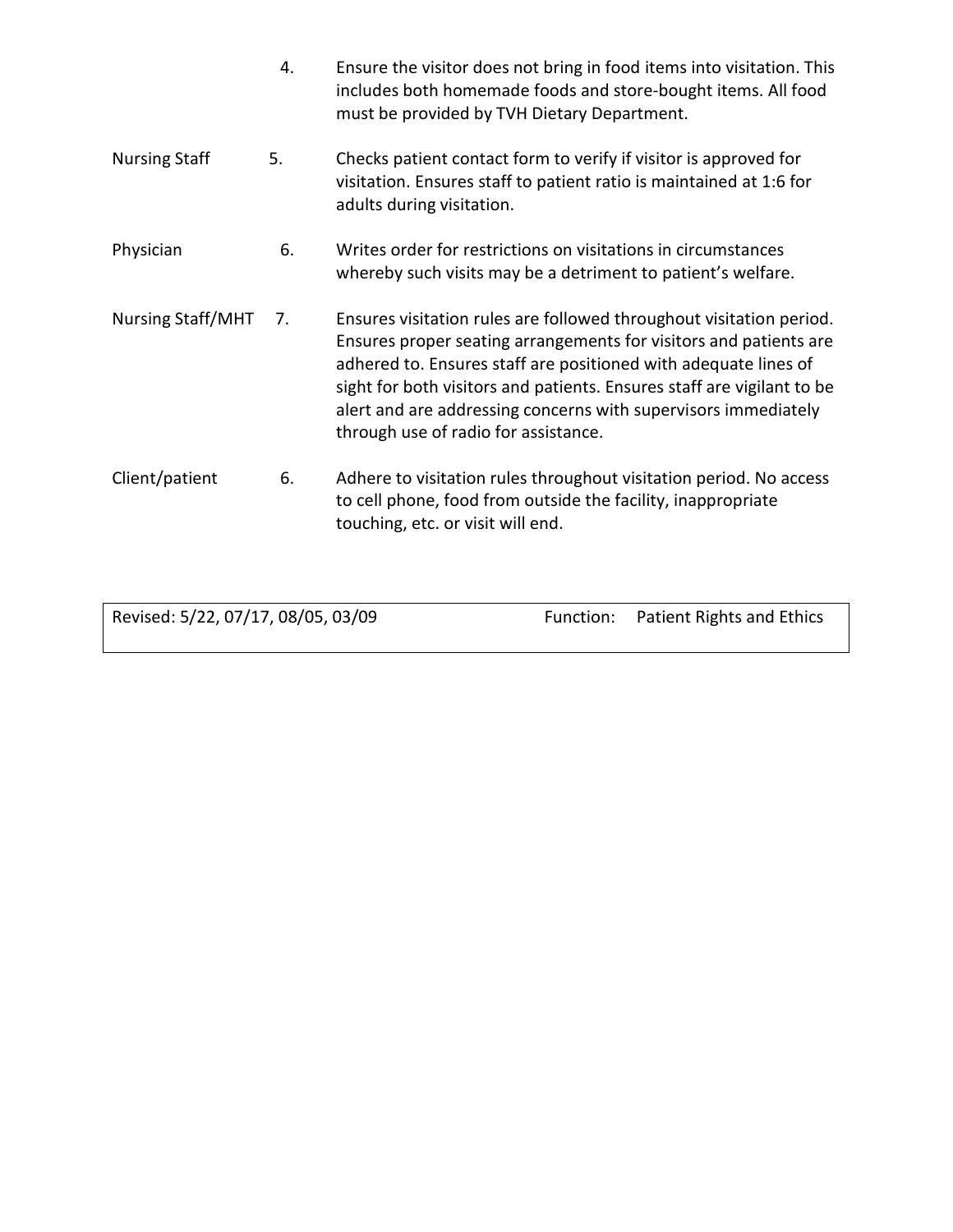|                          | Policy Number: PTR2010 Addendum   |
|--------------------------|-----------------------------------|
|                          | Policy Approval: May 6, 2022      |
| THE <i>ines</i> HOSPITAL | <b>Issue Date(s): May 5, 2022</b> |
|                          | <b>Revision Date(s):</b>          |
|                          | Last Review Date: May 5, 2022     |

SPECIAL HOSPITAL POST COVID-19 VISITATION ADDENDUM

# **I. Purpose**

To ensure that all special visitation provisions in Florida for all F.S. 395 facilities are observed and complied with.

### **II. Definitions**

None

# **III. Policy**

It is the policy of The Vines Hospital to ensure the rights of all patients receiving care and services.

Infection Control Policy covers infection control and education policies for visitors; screening, personal protective equipment, and other infection control protocols for visitors.

This policy ensures permissible length of visits and numbers of visitors, which must meet or exceed the standards in ss. 400.022(1)(b).

Our organization ensures designation of a person responsible for ensuring that staff adhere to the policies and procedures.

Safety-related policies and procedures may not be more stringent than those established for the provider's staff and may not require visitors to submit proof of any vaccination or immunization.

The policies and procedures allow consensual physical contact between a resident, client, or patient and the visitor where safe and clinically appropriate.

Within 24 hours after establishing the policies and procedures required under this section, providers must make such policies and procedures easily accessible from the homepage of their websites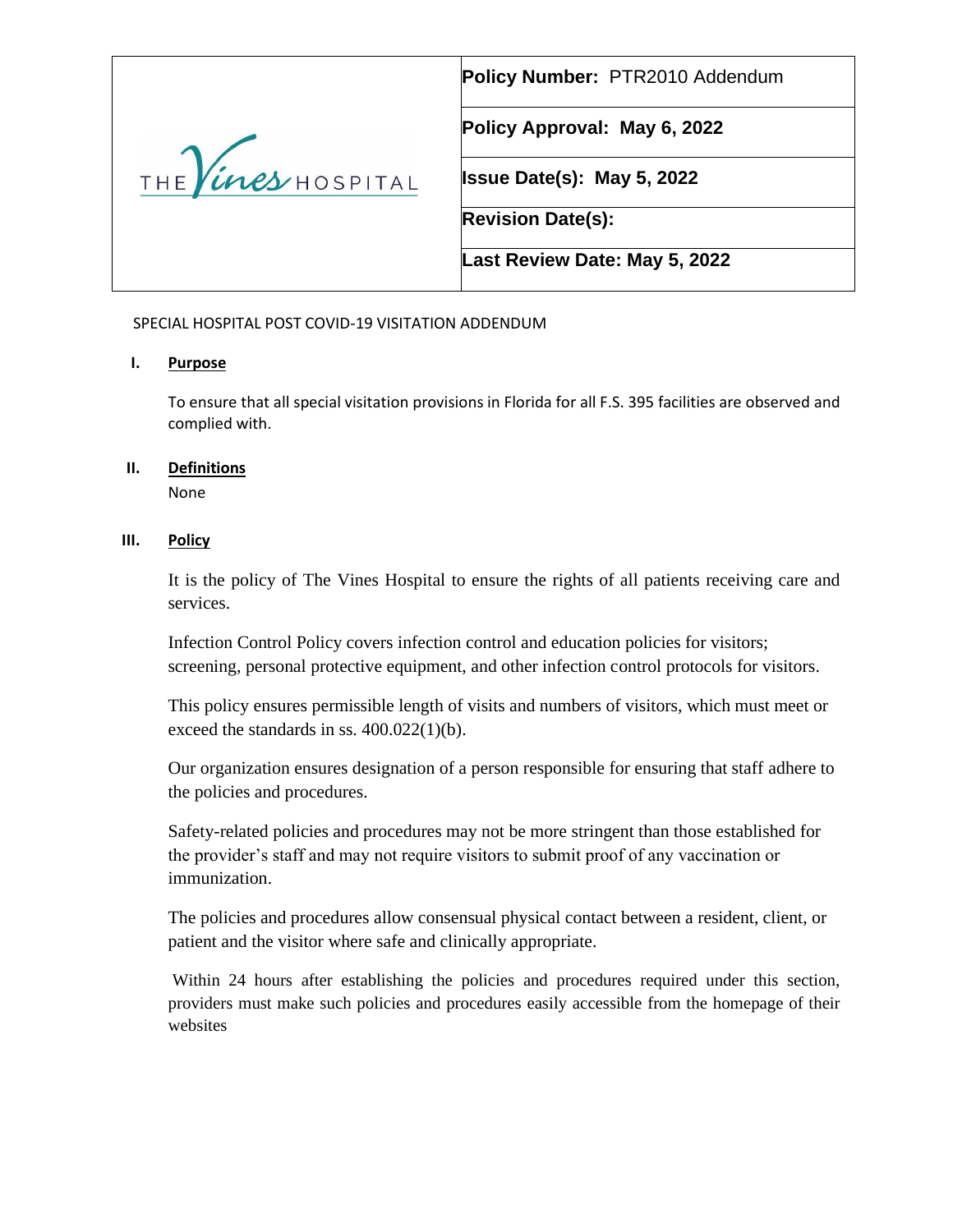|                    | Policy Number: PTR2010 Addendum   |
|--------------------|-----------------------------------|
|                    | Policy Approval: May 6, 2022      |
| THE Vines HOSPITAL | <b>Issue Date(s): May 5, 2022</b> |
|                    | <b>Revision Date(s):</b>          |
|                    | Last Review Date: May 5, 2022     |

### **IV. Procedure**

With a physician order and where applicable, the above and following will always be observed:

Essential caregiver: A resident, client, or patient may designate a visitor who is a family member, friend, guardian, or other individual as an essential caregiver. The provider must allow in-person visitation by the essential caregiver for at least 2 hours daily in addition to any other visitation authorized by the provider. This section does not require an essential caregiver to provide necessary care to a resident, client, or patient of a provider, and providers may not require an essential caregiver to provide such care.

- o The Intake Specialist shall inform the patient/support person/legal representative of the patient's visitation right.
- o The patient/support person/legal representative shall acknowledge understanding of the visitation by signing the Patient's Acknowledgement form.
- $\circ$  In the event the patient is unable to sign the acknowledgement and there is not legal representative/support person present, the Intake Specialist shall notify the admitting nurse.
- o Once the patient is determined to be in an improved state or the legal representative/support person is available, the unit nurse shall explain the patient visitation right and obtain a signature as evidence of understanding.
- o The Intake Specialist shall document the identity of a Support Person/legal representative selected by a patient shall be recorded on the intake assessment form.
- o The policies and procedures may require a visitor to agree in writing to follow the provider's policies and procedures. A provider may suspend in-person visitation of a specific visitor if the visitor violates the provider's policies and procedures.